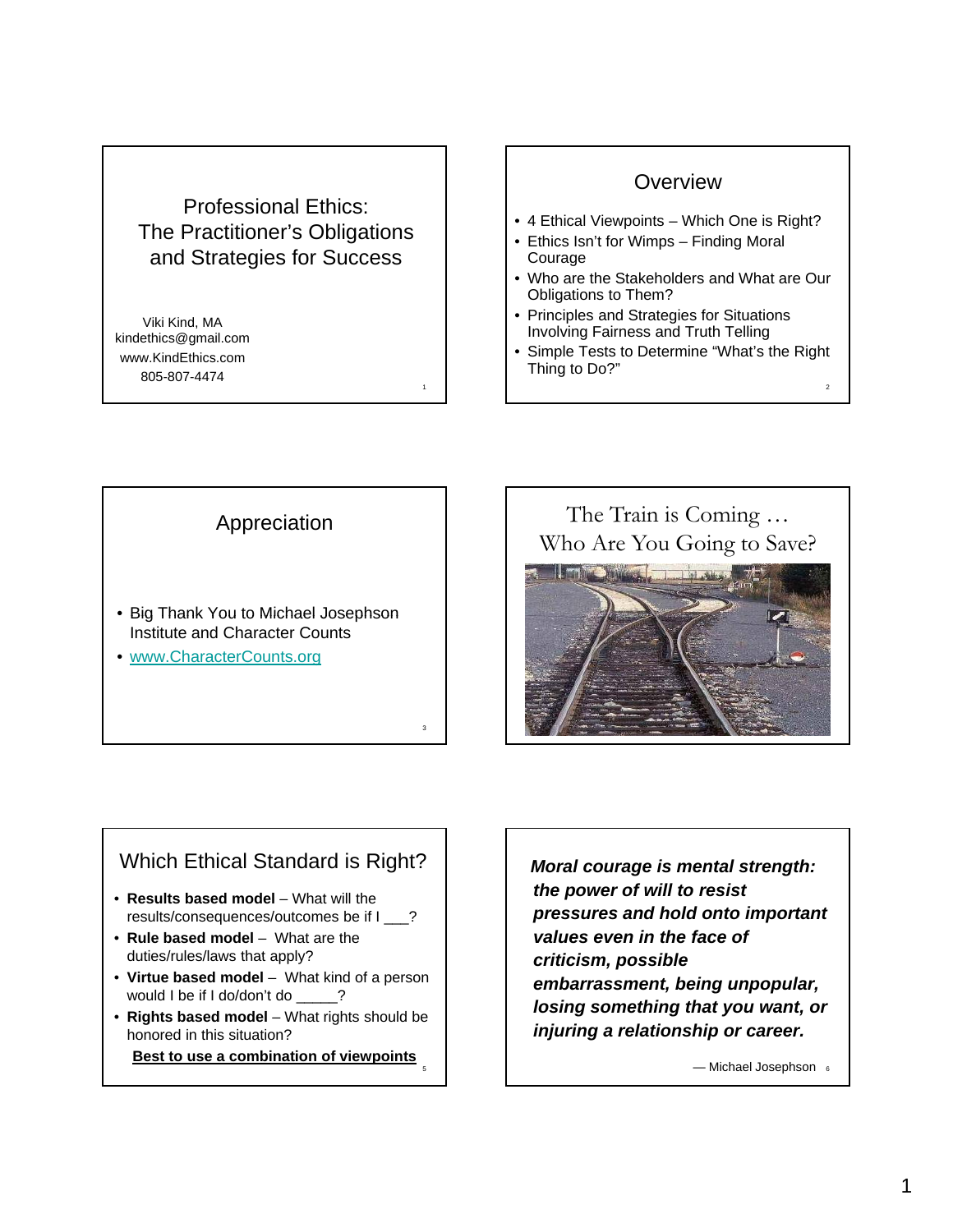

The Doctrine of Relative Filth

*"I'm not so bad as long as I m not so bad as long other people are worse."*

— Michael Josephson

8

10

 $12^{12}$ 

1. *Knowing* What is Right 2. *Doing* What is Right

In 90% of the ethical problems you face you know what you *should* do.

> The real question is whether you are willing to do the right thing when it is likely to cost you more than you want to pay.

**When people are under extraordinary pressure to meet deadlines, attain short term goals, or focus totally on either profits or cost reduction/savings, all at the expense of relationships, quality, service, or safety, they are forced to make choices which are often destructive personally and to their organizations over the long run.** — Michael Josephson

11

9

Case Study

# Who Are The Stakeholders?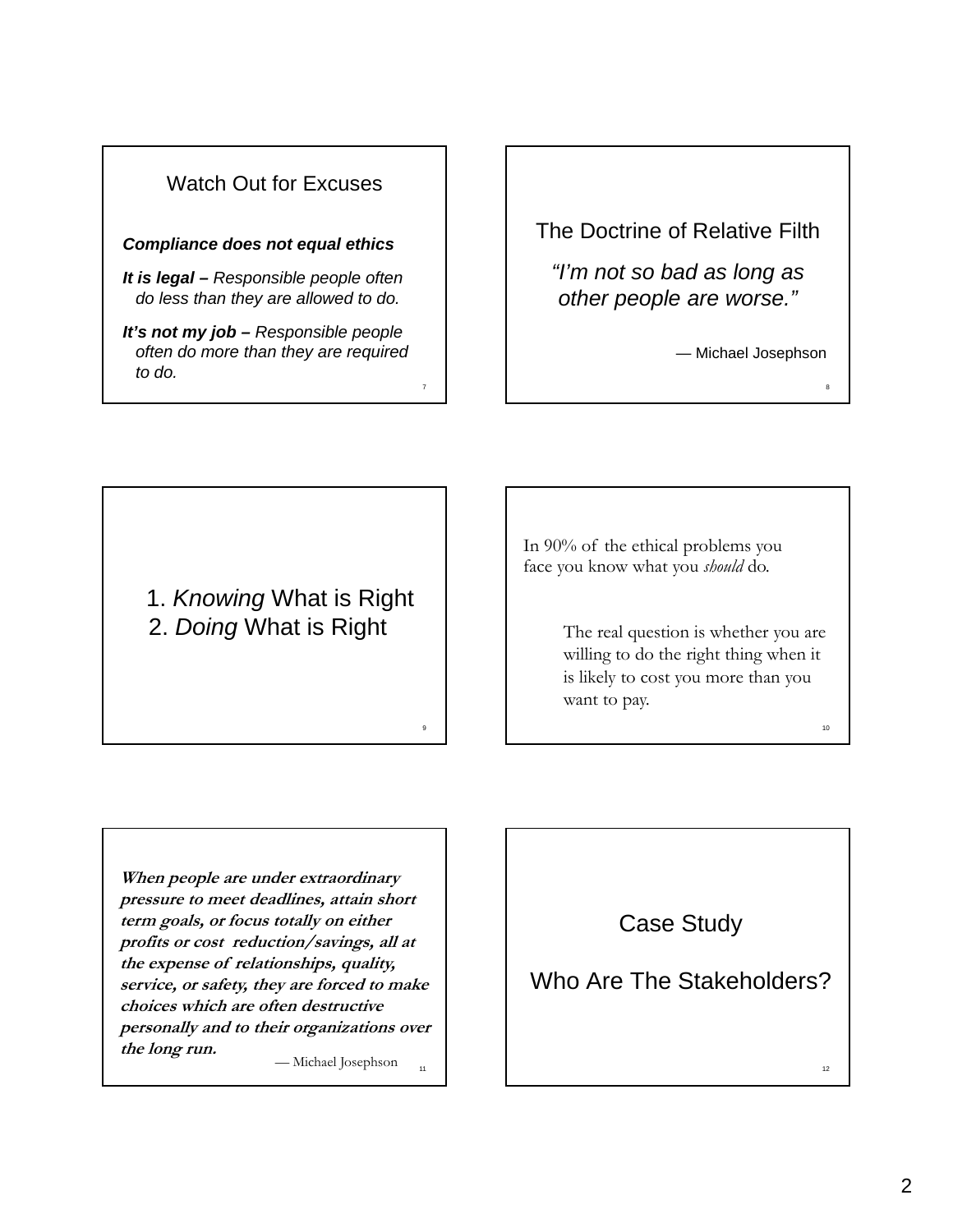**"Greed is not the issue for most — at least they don't see it as greed. It is more often a false sense that survival is at stake** *or that one's value or worth will be* **is** *or that one s value or worth will measured by winning a narrowly defined game where ethics doesn't count for anything."*

— Michael Josephson

13

15

### You Must Report Wrongdoers

- Even if:
	- –Nobody will listen
	- -Nobody cares
	- –Nothing will change
	- –People might find out you reported them

14

16

- –Whistleblower consequences
- $-Etc.$

*"More harm has been done by weak persons than wicked persons. The problems of the world are caused by the weakness of goodness rather than the strength of evil."*

⎯ **Harry S. Kennedy**

When the family member says, "Let's Not Tell the Patient  $\equiv$ To Make it Easier On Us."



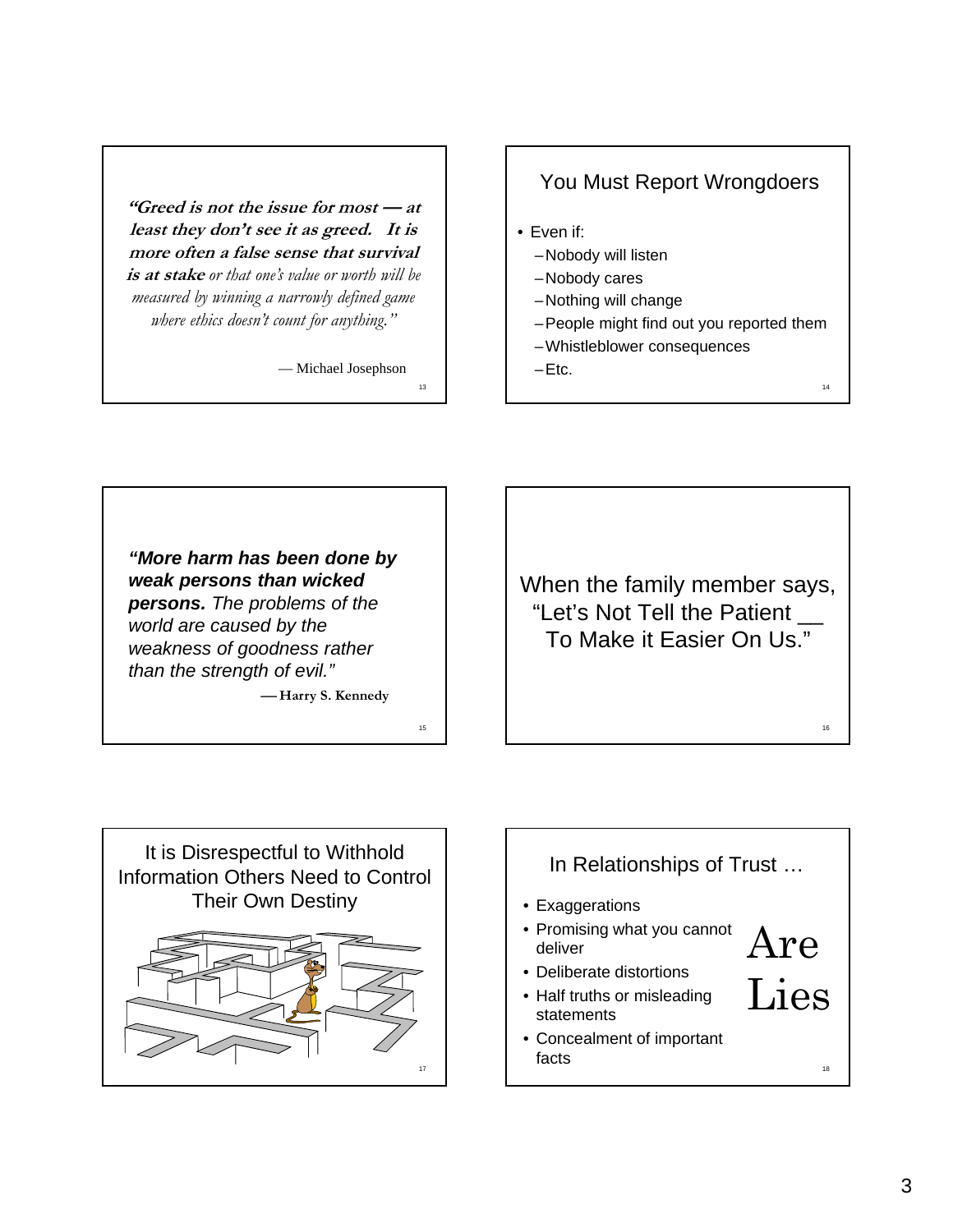## **"How many times do you get to lie before you are a liar?**

**— Michael Josephson**

19

White lies often look very different from the perspective of the person lied to.

#### THE TEST THE TEST:

20 Upon learning of the lie, would the person you lied to thank you for caring, or feel manipulated or betrayed?

#### If the Person has Enough Capacity, We Need to Respect the Decision

- People, *with capacity*, have the right to determine the course of their lives
- **People have the right to make a wrong decision**
- Limit to this right is "The Harm Principle" by John Stuart Mills
	- 21 – When our actions cause *significant* harm to others

## Making Peace With Moral Distress

- Viki's approach to personal peace –Make sure they are informed
	- –Then I have to step back and let them decide what is right for them
	- –I can't control the person or the outcome
- Educate and **inspire** No coercion/force
- privately ask the doctor to reconsider, etc. • Do what you can: call insurer again,

You are in charge of distributing a total of \$100,000 grant money to 2 worthy professional caregivers .

23 *How will you decide who should receive the money and what amount would be fair?*

- $\checkmark$  A is known for getting more done than others. He is well known for using grant money to create additional value for those in the community those in the community.
- 24  $\checkmark$  B is a competent caregiver. She is a single mother with three small children at home. She needs the money the most.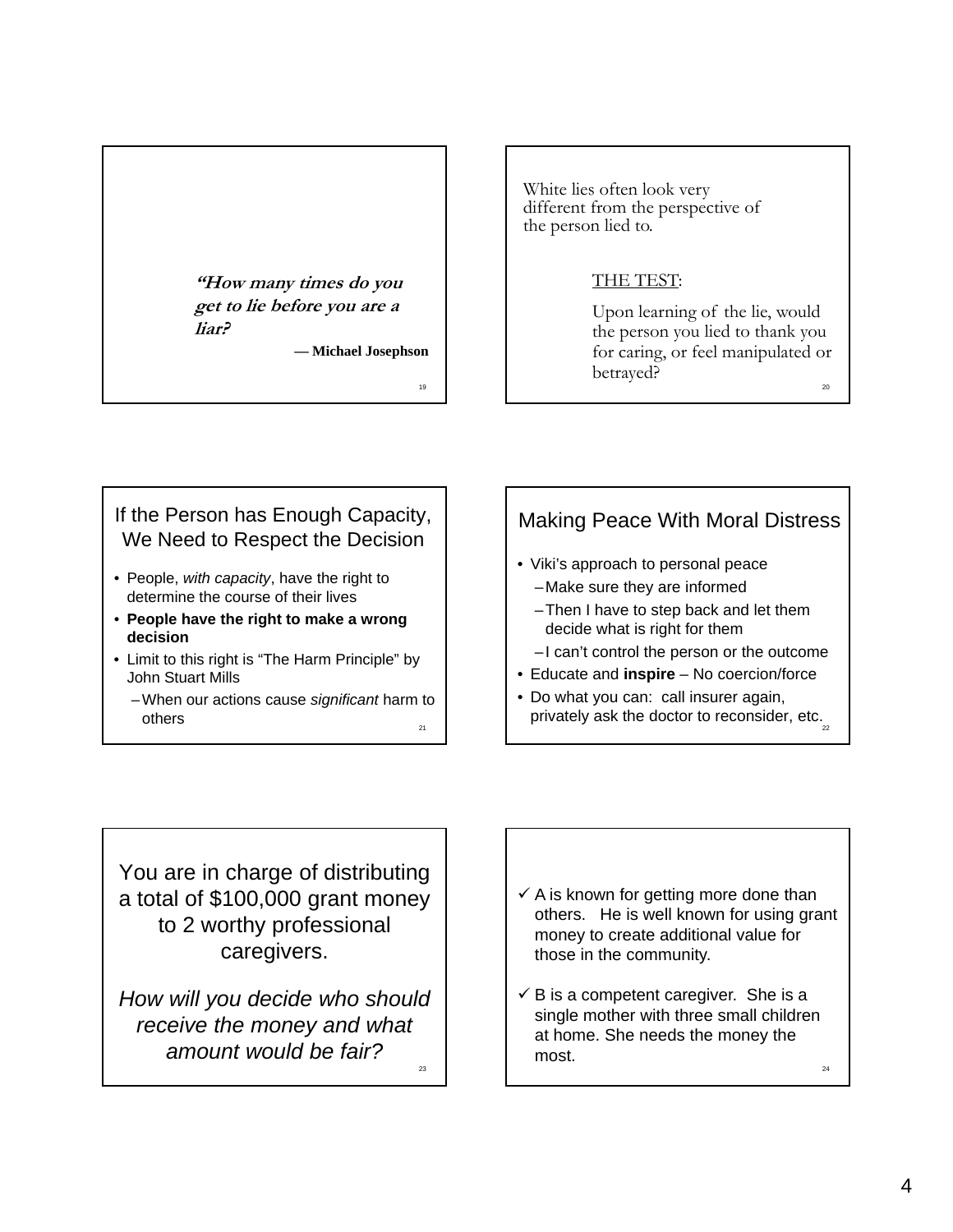- $\checkmark$ C is a caregiver whose extended family has political clout. He has said that he is willing to ask for favors for the hospital.
- $\checkmark$ D has been a caregiver for 25 years. Her dedication to her mission shows.
- 25  $\checkmark$ E is the hardest working caregiver you have met. He may not be the best but he tries the most.

### Six Theories of Substantive Fairness

- 1. Merit
- 2. Need
- 3. Power
- 4. Equality
- 5. Seniority

26

28

6. Effort

Which Theory of Justice Wins?

## Why Did You Choose That Theory in This Situation?

**Even though the underlying concepts of fairness and justice are fairness and justice simple — almost intuitive — applying them in real life proves very difficult.**

## One Simple Rule

Oftentimes, we do not know what is truly fair truly

We do know what is unfair and **our first obligation is to avoid being unfair**

29

27

## Setting Up Fair Processes • Impartial gathering and evaluation of information • Seek out relevant information and conflicting perspectives • Make decisions without favoritism or prejudice

30 • Don't take advantage of the weakness or ignorance of another